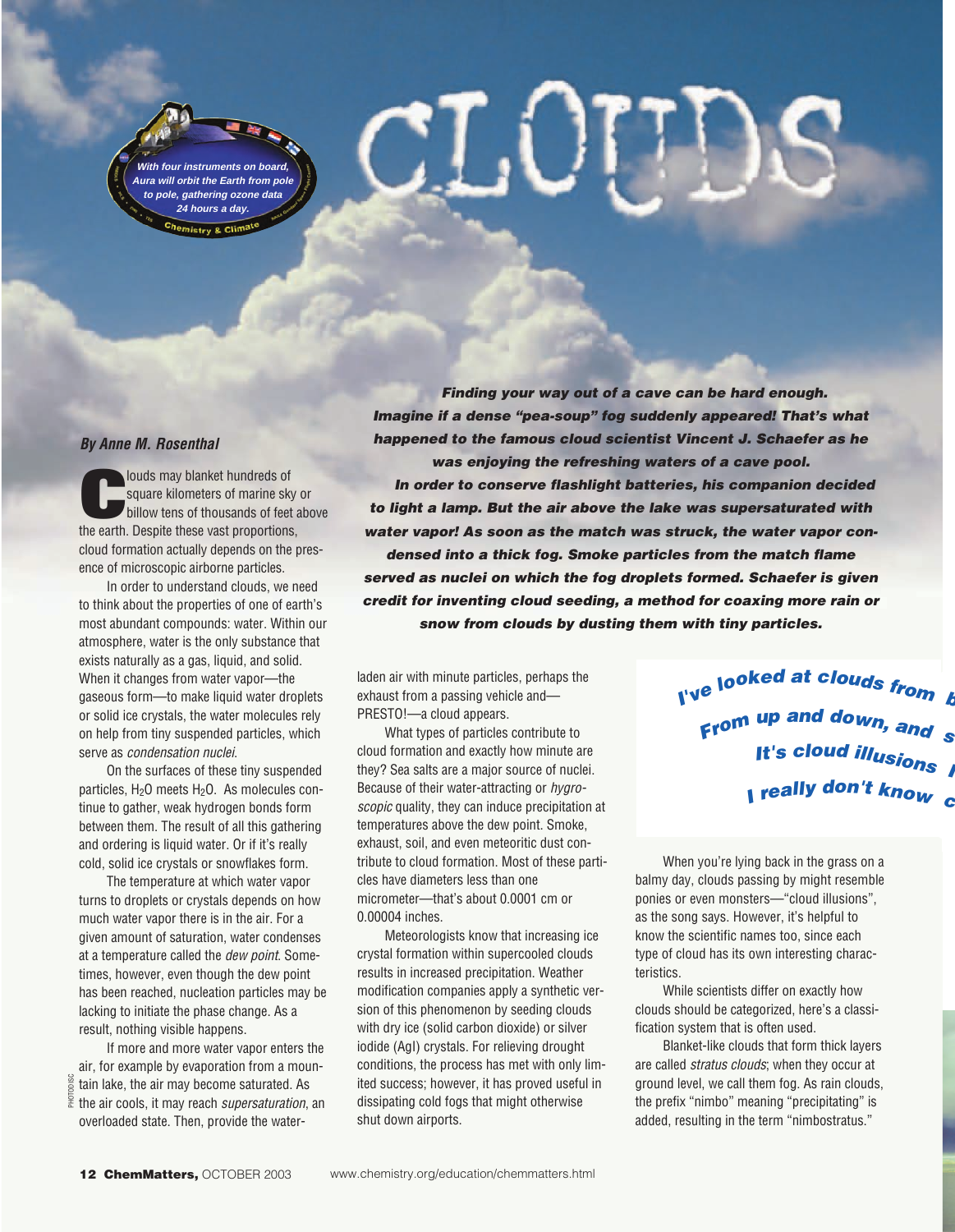Associated with dreary days of continuous rainfall or snowfall, nimbostratus clouds tend to be dark, low storm clouds.

Cumulus clouds, also known as heap or lump clouds, may be small fair-weather puffs dotting the sky as far as the horizon. They can also become the immense blackened cumulonimbus clouds jutting into the upper reaches of the troposphere, the layer of Earth's atmosphere closest to the surface. The bases of these giant storm clouds, usually at 4000-5000 feet, define the point where the air is cold enough for water to condense; the tops of these clouds touch the stratosphere, where winds may further sculpt their crests into characteristic anvil shapes.

Within these cumulonimbus giants lie numerous convection cells that feed on the heat produced when water vapor condenses. Think for a moment on how "hot-and-sweaty" after a workout quickly becomes "cold-andclammy" as your sweat evaporates into water vapor. The opposite process occurs when water vapor changes to droplets or crystals: Heat is produced. Since hot air rises, pockets of air where condensation is occurring rapidly move upward within a cloud.

These updrafts are the beginning of a chain reaction. As the air pocket rises, it expands in the thinner air and cools.

**<sup>m</sup> <sup>b</sup>ot<sup>h</sup> <sup>s</sup>ide<sup>s</sup> <sup>n</sup>ow, <sup>d</sup> <sup>s</sup>til<sup>l</sup> <sup>s</sup>omehow, <sup>w</sup> <sup>c</sup>louds, <sup>a</sup><sup>t</sup> <sup>a</sup>ll. <sup>s</sup> <sup>I</sup> <sup>r</sup>ecall,** Joni Mitchell (1969)

This cooling triggers further condensation, which in turn heats the pocket. Heating ensures the pocket's continued buoyancy. As it continues its climb skyward, the pocket cools, more water condenses, and the cloud builds further.

# **Storm clouds and lightning bolts**

Lightning sizzles throughout these large clouds as static electricity produced by the constant movement of materials within the

**Nimbostratus clouds mean dreary days.**





cloud discharges. When a large negative charge collects on the underside of the thundercloud, it induces an opposite charge known as an "electric shadow" on the ground below. As negative charges move downward from the cloud on a zigzagging path or "stepped leader", positive charges begin to travel upward from the earth's surface, often making use of a conductor such as a tree or a metal antenna—or even a person. Lightning flickers as opposite charges meet, and electricity travels along the stepped leader. So hot is a lightning bolt that it heats the surrounding air to temperatures greater than those at the

sun's surface. Thunder is the shock wave produced as the air quickly expands from the heat and then contracts once the lightning has passed. On a single day, the thunderstorm-prone state of Colorado may receive 10,000–15,000 lightning strikes!

Besides lightning, thunderclouds often bear numerous other hazards. Ice, repeatedly coated with

water and tossed to freezing heights within the cloud, drops as hail when it becomes too heavy for upward drafts to bear. Fierce downbursts can produce winds blowing over 100 miles per hour when cooler air drops suddenly from the storm cloud toward the ground. In the United States, about 1% of severe storms—those producing winds at least 58 miles/hour, hail at least 3/4 inch in diameter, or heavy rainfall—spawn tornadoes, rapidly spinning columns of air that become visible when they carry dirt and debris. busides infiniting,<br>thunderclouds often bear<br>numerous other hazards.<br>Ice, repeatedly coated with<br>water and tossed to freezing heights within<br>the cloud, drops as hail when it becomes too<br>heavy for upward drafts to bear. Fie

Besides the nimbostratus and nimbocumulus clouds, another precipitating cloud is the icy web or cirrus cloud. These feathery clouds, generally composed of ice crystals, form at altitudes over 23,000 feet. Their precipitating tails are called virgas, which means that the precipitation never reaches the ground, but instead evaporates, changing back into water vapor.

Clouds may take particularly interesting shapes. Some of the frantic reports about aliens from outer

space about to land spaceships on earth may well be related to sightings of lenticular clouds—clouds typically occurring leeward of mountain ranges when fast-moving winds tumbling over the peaks develop isolated air pockets. As the pockets move upward and cool off, "flying saucer" shapes can condense out.

# **Contrails— Streaks in the sky**

In today's world, not all clouds result from natural causes. A significant contributor of clouds are jet airplanes, which leave linear



clouds called condensation trails, or "contrails", in their wake. Contrails form when exhaust from jets flying above 30,000 feet cools rapidly in the subzero reaches of the upper troposphere and lower stratosphere. Water vapor and liquid water droplets within the jet exhaust precipitate almost instantly into ice crystals. Additionally, the tiny particles present in the exhaust seed clouds from water vapor in the surrounding atmosphere.

Although contrails often fade quickly from the sky, the opposite is also true: Some contrails have staying power. The narrow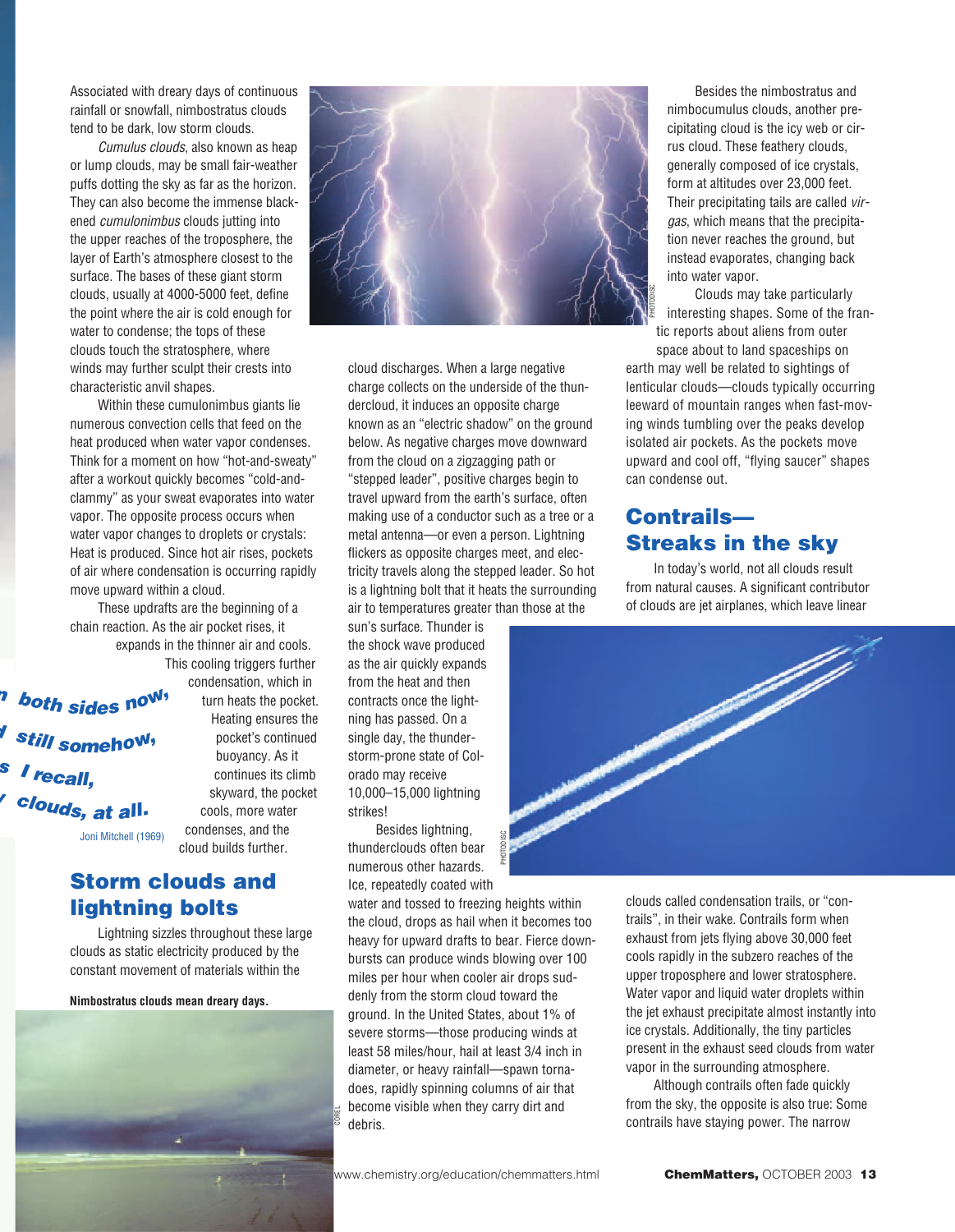

**High, feathery cirrus clouds reflect heat back to the surface.**

linear cloud tracing the airliner's path may tear into wispy cirrus or widen to a sheet of cirrostratus clouds. Observing contrails helps us to understand a portion of our atmosphere where it is difficult to use weather instruments. Contrails are more likely to form and linger in air already saturated with water vapor.

An important aspect of clouds is their reflectivity of sunlight. Like cirrus clouds, contrails block rays that would otherwise warm the earth's surface. On the other hand, they trap radiant energy emitted by the ground, retaining heat in the atmosphere. Scientists aren't sure exactly how the equation adds up—whether contrails help cool or heat the earth's atmosphere.

A research opportunity arrived in September 2001 when commercial jets were temporarily grounded in the United States following the terrorist attacks. Atmospheric scientist David J. Travis at the University of Wisconsin-Whitewater reported in the journal Nature (August 8, 2002) that the average difference between daytime and nighttime temperatures during the three-day period when jets and their contrails were absent was one Celsius degree larger than normal. This occurred even though ranges for the three-day periods immediately preceding and following the hiatus were smaller than normal. The data bolstered the view that contrails may be affecting the earth's climate.

# **Cloud research**

To help answer questions about cloud reflectivity and the trapping of infrared heat, NASA has launched two instruments called

CERES (Cloud and the Earth's Radiant Energy System). The first instrument orbiting the earth on NASA's EOS Terra satellite consists of three telescopes. The first telescope measures how much solar radiation is reflected, while the other two are sensitive to longerwavelength infrared radiation.

The second instrument launched on NASA's EOS Aqua satellite carries similar telescopes. Because Terra flies over the equator at about 10:30 a.m. and Aqua flies over at 1:30 p.m., tropical clouds are observed at two different times of day.The separated times provide an opportunity for scientists to observe how clouds build.

Then at night, Terra and Aqua cross the equator at 10:30 p.m. and 1:30 a.m. respectively. In the darkness, they continue to measure infrared radiation.Taken together, the two instruments provide better coverage of the planet than a single instrument and make it easier to study variations in earth's energy balance between day and night.

Another important area of NASA cloud research is related to ozone depletion or "ozone holes" over the two polar areas, which has left high-latitude populations especially vulnerable to increases in UV radiation and skin cancer. It is the ozone layer in the stratosphere that absorbs much of the damaging ultraviolet light and makes life on earth possible.

The primary culprits in ozone destruction are CFCs, or chlorofluorocarbons. These human-made chemicals were produced for many years as effective spray-can propellants, refrigerants, solvents, and blowing agents for plastic foams. CFCs were initially

promoted because they were stable and, therefore, safe for use at the ground level. However, it was this very stability that made them dangerous over the long term. Their persistence made it possible for CFCs to rise into the stratosphere. There, solar ultraviolet radiation splits the CFC molecules, releasing ozone-destroying chlorine. Mounting evidence of the role of CFCs in destroying ozone led to unprecedented international cooperation to phase out the use and production of the chemicals by industrial nations in the 1987 Montreal Protocol and its ammendments.

But why is ozone most likely to be depleted over the Earth's poles? And why do "holes" appear and disappear? The answers to both questions may be in the clouds.

The complete story of ozone depletion involves a type of cloud called a PSC, or polar stratospheric cloud. Normally, the air over the poles is so dry that clouds don't form. But during the polar winters, temperatures become extremely low and ice crystal clouds form from the minute amounts of water vapor present in the stratosphere. The surfaces of these ice crystals are sites for chemical reactions that produce free radicals. Chemists define these as atoms or molecules that contain a single unpaired electron—a feature that causes them to be extremely reactive. Unfortunately, some of these reactions result in the destruction of ozone.

The seasonal appearance of ozone holes at the South Pole is further explained by long periods of light and darkness. Since ozone destruction is dependent on UV radiation, it doesn't occur until daylight reappears.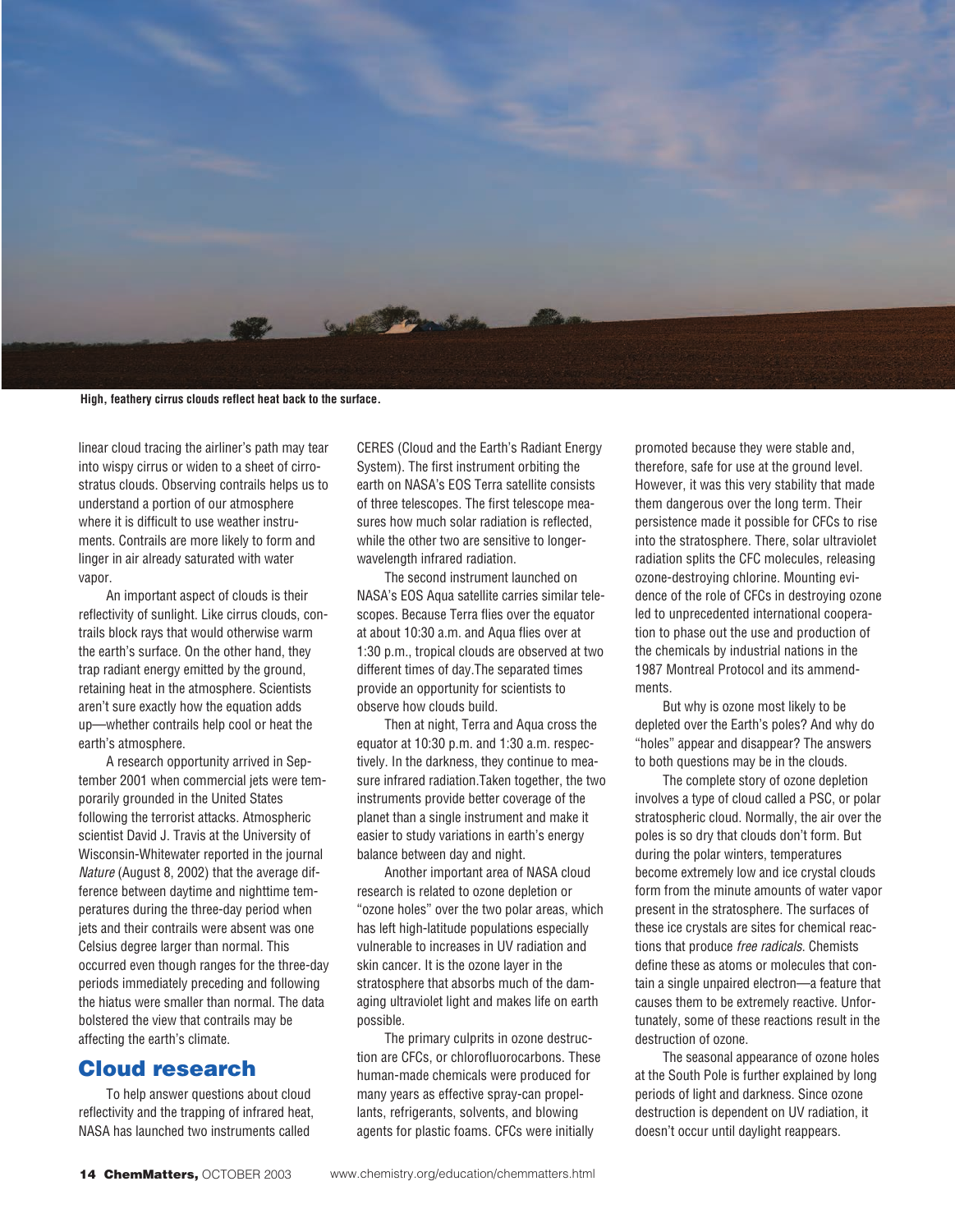



**This map shows the August 2003 Southern Hemisphere total ozone from the Solar Backscattering UltraViolet (SBUV/2) instrument on board the NOAA polar orbiting satellite. In austral spring the analysis shows the "ozone hole" (values below 220 Dobson Units) over Antarctica and the Antarctic Ocean. This area of low ozone is confined by the polar vortex. Usually circular in August and September, the vortex tends to elongate in October, stretching toward inhabited areas of South America. By November, the polar vortex begins to weaken and ozone-rich air begins to mix with the air in the "ozone hole" region. The "ozone hole" is usually gone by late November/early December. The SBUV/2 instrument cannot make observations in the polar night region because it relies upon backscattered sunlight. The blackened area centered over the pole represents the latitudes in which no observations can be made.**

the winter of 2003 with a combination of satellite instruments, measurements from aircraft, remote sensing, and research balloons, as well as ground-based instrumentation.

What interests atmospheric scientists the most is whether we're making any progress with our efforts to save Earth's fragile ozone layer. Is the Montreal Protocol having any effect? Or are there already so many ozone-destroying chemicals on the loose that the risk is spreading? Finding these answers may be the focus of many NASA missions to come. NASA's EOS Aura mission scheduled to launch

Land masses tend to deflect and divert winds into vertical north-south pathways. With little land-mass interference in the Southern Hemisphere, air circulates in a strong circumpolar or "horizontal" fashion. At the South Pole, the strong circulation creates a vortex, a whirlpool of air which prevents warm northerly air from reaching the pole. As a result, the stratosphere over the South Pole becomes very cold—cold enough to allow the formation of PSCs which accelerate the catalytic destruction of ozone. When the vortex weakens in the late spring, the ozone depleted air disperses in the atmosphere.

Ozone depletion in the Southern Hemisphere was the first to capture scientists'

attention. Then, during the 1999–2000 season, scientists observed record ozone losses of 70% over the Arctic. NASA's Arctic campaign, involving over 350 scientists from around the world, studied the problem during in early 2004 will gather the most accurate information on chemistry and dynamics to date. With four instruments on board, Aura will orbit the Earth from pole to pole gathering ozone data 24 hours a day.

**Anne M. Rosenthal** is a science writer from the San Francisco Bay Area. Her most recent ChemMatters article, "Nanotechnology—The World of the Super Small", appeared in the December 2002 issue.

#### **REFERENCES**

- Anthes, R. Meteorology, 7th edition; Prentice Hall: Upper Saddle River, NJ, 1997. Atmospheric Chemistry and Global Change; G. Brasseur, J. Orlando, and G. Tyndal, Eds.; Oxford University Press: New York, 1999.
- Perkins, S. September's science: Shutdown of airlines aided contrail studies. Science News, May 11, 2002, p 291.
- "Cloudman" (John Day) website, www.cloudman.com (accessed July 2003).
- NASA's Earth Observatory Reference Library, http://earthobservatory.nasa.gov/Library (accessed July 2003).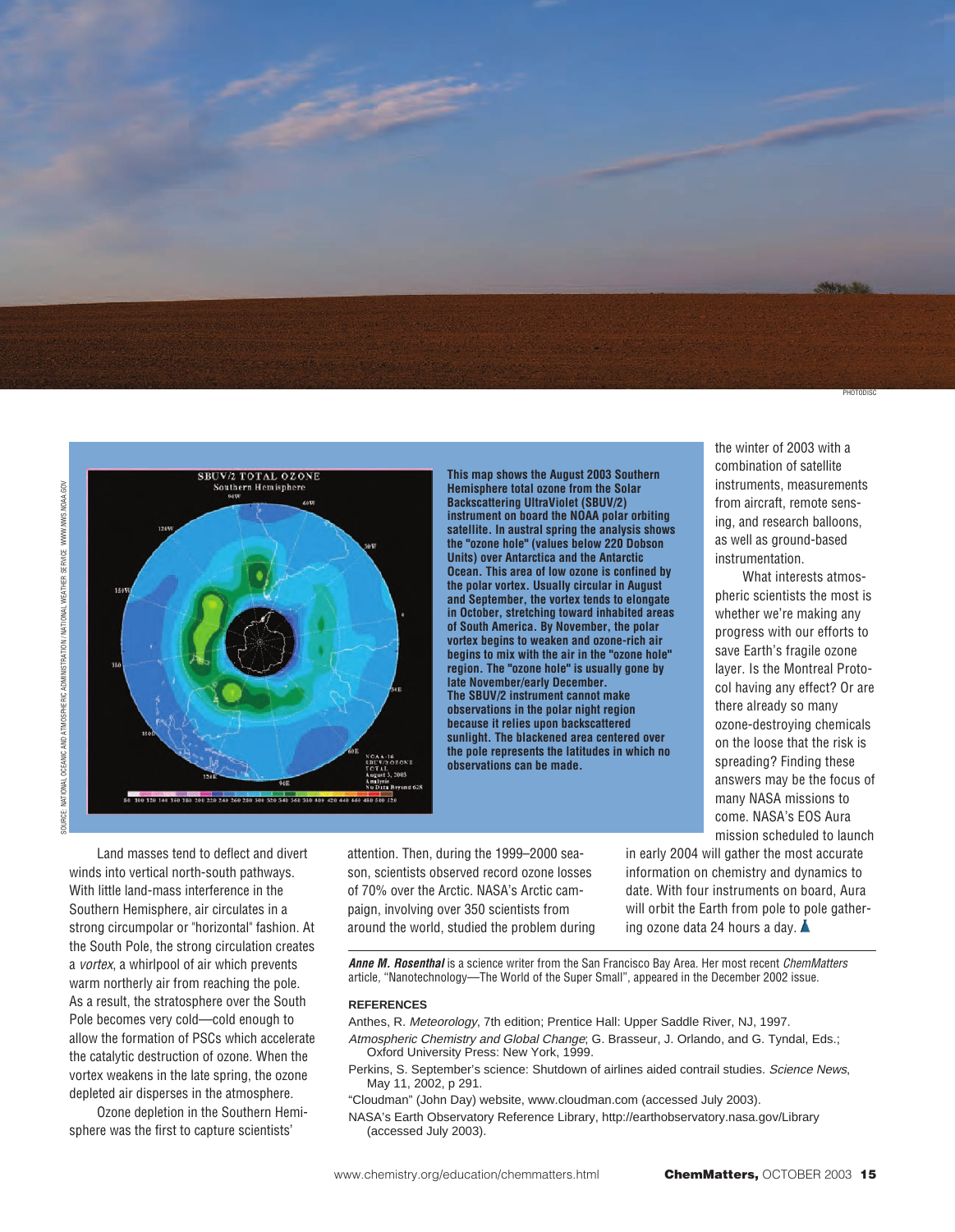**Activity**

# **"Nature is a mutable cloud, which is always and never the same."**

**Ralph Waldo Emerson (1803–1882)**

#### **By Bob Becker**

**We've all done it: lain**<br>back on a grassy hill-<br>side staring up at a<br>multitude of puffy white clouds back on a grassy hillside staring up at a one looking like an elephant, the next like Abraham Lincoln. But how often do we stop and consider why clouds form in the first place?

We know that clouds comprise small suspended droplets of water and that they have a great influence on weather patterns. But what causes their appearance and subsequent disappearance in the sky overhead? The following activity will enable you to make your own clouds in a plastic bottle and then to explore some of the factors responsible for their formation.

#### **Safety:**

Use standard precautions for any use of open flames. Strike match on safety strip; be sure the area is free of flammable material; wear safety goggles in the laboratory; be sure to have fire extinguishing equipment handy.

## **You will need:**

- One empty 2-L soda bottle, preferably colorless, rinsed out, and allowed to dry
- 50 mL of room-temperature tap water
- One match
- One dark-colored backdrop such as a black tabletop or notebook cover
- Safety goggles

## **What to do:**

- **1.** Remove the label from the bottle to ensure an unobstructed view. Screw the cap on to the bottle securely. Then, using a dark backdrop to provide greater contrast, squeeze the bottle and release three to five times near the bottom as you observe the air space in the upper portion of the bottle. Since nothing has been added to the bottle, this can serve as a control for future observations.
- **2.** Now remove the cap, and pour in 50 mL of water. Screw the cap back on

securely and swirl the water around inside the bottle for 10–15 seconds. This should ensure that the air inside the bottle is well saturated with water vapor. Or, in other words, that the inside humidity is 100%. Now, repeat the squeezing technique used in step 1. What do you observe inside the bottle after the repeated squeezing?

**3.** Remove the cap again. In one hand, hold the bottle sideways with a slight upward tilt. In the other hand, take a lit wooden match and insert it partially into the bottle. Immediately give the bottle a quick squeeze to extinguish the match. You should see a small amount of smoke from the match trapped in the bottle. Withdraw the match, screw the cap back on, and set the bottle upright. Repeat





the squeezing technique used in step 1. What do you observe inside the bottle when you squeeze? When you release the squeeze?

## **What's going on?**

Although you couldn't tell from looking at it, there were two important changes occurring when the air-filled bottle was squeezed in **the first trial:** (1) a substantial increase in pressure, which should be obvious, because you were decreasing the volume of the bottle by squeezing it, and (2) a slight increase in temperature, although you probably didn't observe this change. This happens whenever a gas is compressed in this fashion.

When the squeeze is released, the gas molecules suddenly occupy a larger volume. Again you probably didn't notice it, but there was a slight decrease in